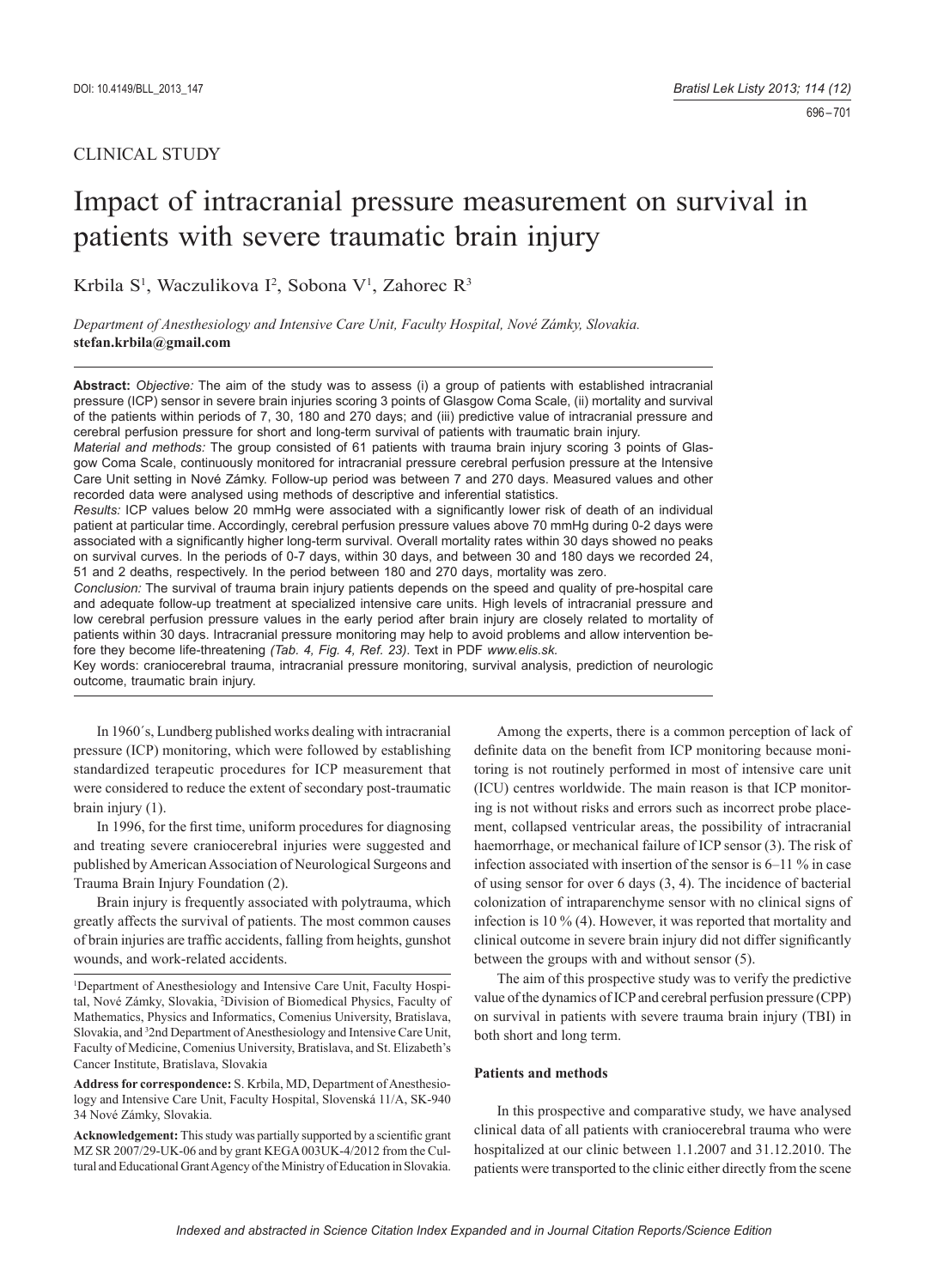|                | Total $(T)$      |                  |                 | Dead (D)         | Survived (S)     |                  |  |
|----------------|------------------|------------------|-----------------|------------------|------------------|------------------|--|
|                | 1. subpopulation | 2. subpopulation | . subpopulation | 2. subpopulation | 1. subpopulation | 2. subpopulation |  |
| Count          |                  |                  |                 | JС               |                  |                  |  |
| Medián         | 22.5             | 24               | ∸               |                  |                  | ں ر              |  |
| lower quartile |                  | 48               |                 |                  | 27               |                  |  |
| upper quartile |                  |                  |                 |                  | 34               |                  |  |

#### **Tab. 1. Age distribution.**

of an accident or immediately after having been diagnosed with craniocerebral trauma in another hospital. All these patients were in coma, scored GCS 3, and in need of lung ventilation and urgent neurosurgical intervention. The patients admitted from the scene had immediately taken CT examination. According to the CT result the patient underwent neurosurgical intervention or conservative treatment that included insertion of ICP sensor. The monitoring of ICP and CPP was being done for 7 days as long as the patient survived. Of 61 patients of the cohort group, 40 patients underwent neurosurgical intervention. CT scan was repeated in 12–24 hours after surgery. In case of high ICP values with no response to treatment, CT was performed immediately. Examination was performed within 12 hours from the surgery and re-examination according to the outcome of previous one or according to the clinical condition. The study was approved by the Ethics Committee of Faculty Hospital in Nove Zamky. Methods of monitoring and clinical procedures were used as follows:

- Insertion of ICP sensor, continuous measurement of ICP, CPP, body temperature
- Continuous invasive measurement of arterial pressure (AP)
- Regular measurement of central venous pressure
- Regular evaluation of GCS, neurological status
- Evaluation of period of hospitalisation, lethality
- Evaluation of neurological status by GOS after 7, 30, 180 and 270 days.

These parameters used for evaluating the parameters of neurological status: GCS, GOS, ICP, as well as those of hemodynamics: CPP and mean arterial pressure (MAP).

For continuous ICP monitoring we used a CODMAN parenchymatose sensor (Johnson and Johnson) that was connected to a calibrated bed-side monitor of vital functions.

#### *Statistical analysis*

Clinical data of patients (n=61) were tested for normality using a Shapiro–Wilk test. The normally distributed characteristics are described as the mean  $\pm$  standard deviation (SD). Alternatively we report median with the lower and upper quartiles. For categorical variables we indicate absolute or relative (%) frequencies. Unpaired test was used for testing for differences between the group of dead (D,  $n=53$ ; 86.9%) and survived patients  $(S, n=8; 13.1%)$  in the selected normally distributed variables at the given time. Otherwise, we used a nonparametric Mann-Whitney U test. Categorical variables were tested with a test for two binomial independent proportions.

The assumption that ICP and CPP are mutually correlated was confirmed with simple linear regresion and Pearson correlation coeficient (r). Dynamics of ICP and CPP changes in time (ICP and CPP time plots) in D and S groups were tested with one-way analysis of variance (ANOVA) with replication. Differences be-

tween the time-course curves for D and S groups were tested on the null hypothesis whether all data sets share the same parameters. The curves were compared with the extra-sum-of-squares F-test yielding a P value for nested model.

The relationships between potential predictors and survival were analysed by a multiple logistic regression. Clinically relevant predictors are characterised by OR (odds ratio value), which express the chance of survival for a unit change in the given characteristics. The quality of model was established by goodness-of-fit chi<sup>2</sup> test whilst the significance of the whole model by likelihood ratio chi<sup>2</sup>-test.

Survival rates in both investigated D and S groups were estimated with unconditional Kaplan-Meier survival method and characterised by the median of survival together with respective 95 % confidence intervals (95 % CI). Differences between the plots of survival for both D and S groups were tested by log-rank test. Results are presented as respective survival plots and betweengroup survival differences were examined by long-rank test in Peto-Prentice modification.

All p values cited are two-sided alternatives; differences resulting in a p value of less or equal to 0.05 were declared statistically significant  $(6, 7)$ .

For statistical analysis, we employed the software StatsDirect® v.2.7.8 (StatsDirect Sales, Sale, UK) and GraphPad Prism 5 (GraphPad Software, San Diego, CA, USA).

#### **Results**

#### *Characteristics of the patients and descriptive statistics*

A total of 61 patients were processed in the given period, with female gender proportion (11; 18 %) significantly different from that of male gender  $(50; 82\%)$ ,  $(p<0.0001)$ . This difference can be unequiv-



**Fig . 1. Age distribution of patients.**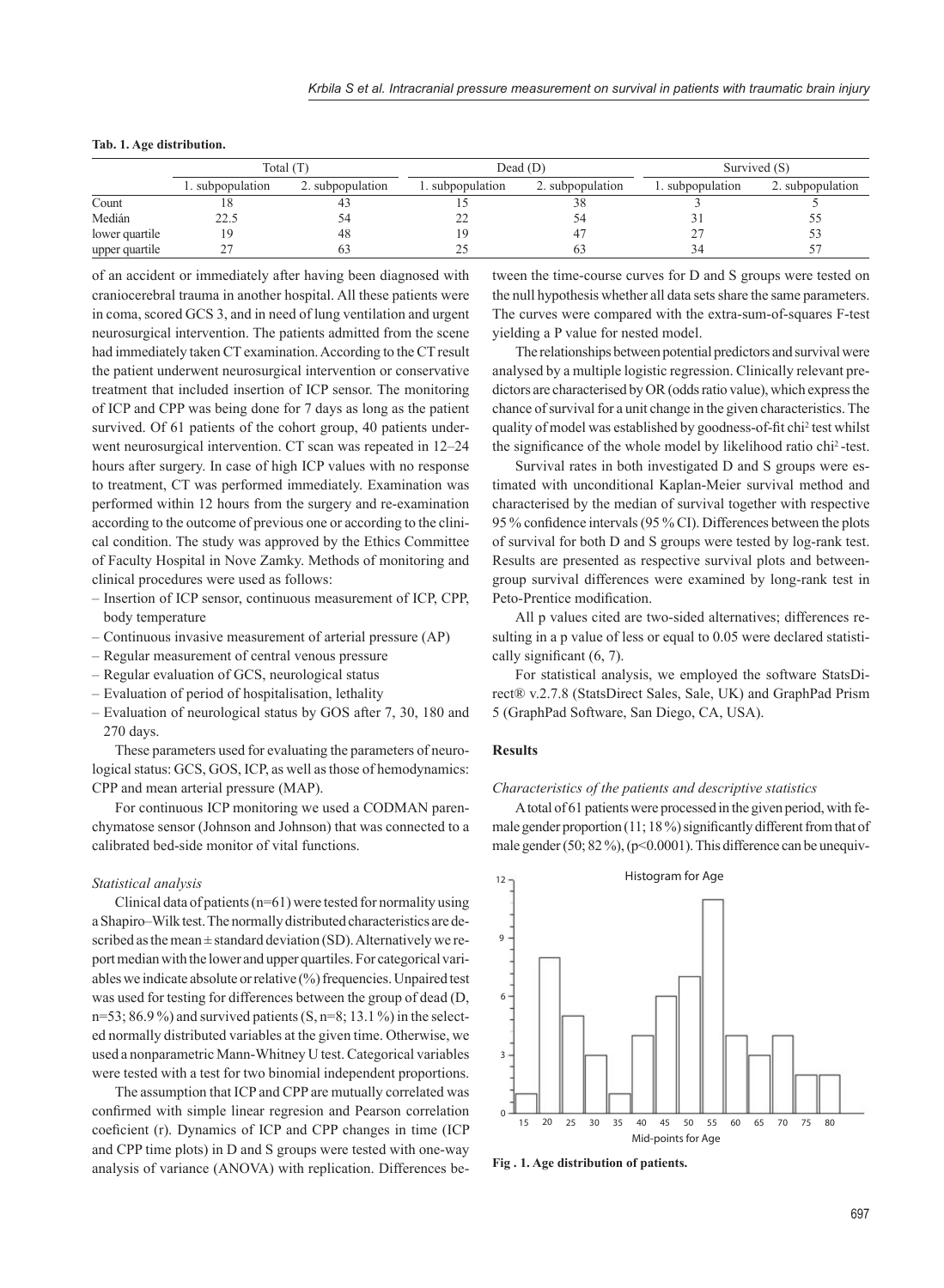# 696 – 701

ocally attributed to the inherent heterogeneity in human behaviour, i.e. to more frequent risk taking among men than among women.

Eight patients (subgroup S, 13.1 %), survived the period of 270 days, all being of male gender. Fifty three patients died (subgroup D; 86.9 %); 42 men and 11 women.

The age distribution of patients has exhibited a bimodal shape, which clearly indicates two subpopulations with a point of separation at about 35y (Fig. 1). This distribution plot consists of two approximately normal distributions (tested by a Shapiro-Wilk test), the first maximum is between  $22-23$  y and the second in 54 y (Tab. 1).

Medians, as representative values of age in subgroups D and S are not significantly different from values that characterised the whole group of patients (T). Bimodality can be attributed to the same cause that we have suggested for the uneven proportion of genders.

# *Analysis of recorded ICP and CPP values*

Since the calculation of CPP is based on ICP value, first we have tested the tightness of the relationship between ICP and CPP and, thus the reliability of predictions of CPP from ICP. Given that the area of clinical interest has been focused on the early period after the accident, we present an analysis of averaged values of ICP and CPP from zero to second day from injury. Because of the high mortality within the first 7 days and consequential rapid decrease in number of patients in sample, this model estimate is most accurate for prediction, i.e. with the narrowest 95% prediction interval (Fig. 2). We confirmed a high degree of negative correlation ( $r=-0.77$ ;  $p<0.0001$ ). Regression function for prediction of CPP is expressed by equation (1):

$$
CPP_{0-2} = -0.95 \text{ ICP}_{0-2} + 80.04 \tag{1}
$$

The dynamics of the monitored ICP and CPP values in the early period after injury is reported in Table 2, separately for patients who did not (group D) and did survive (group S) the period of 180 days. ICP and CPP values represent a mean value of all measurements taken from the patients surviving the given day. Between-



**Fig. 2. Graph of simple linear regression of cerebral perfusion pressure (CPP) on intracranial pressure (ICP), with the 95% prediction interval.**

|  | Tab. 2. Dynamics of changes in ICP and CPP in the patients with |  |  |  |  |  |
|--|-----------------------------------------------------------------|--|--|--|--|--|
|  | traumatic brain injury.                                         |  |  |  |  |  |

|         | Variable   | Group |      |         |
|---------|------------|-------|------|---------|
| Day     | mmHg       | D     | S    | P value |
| $0 - 1$ | <b>ICP</b> | 21.6  | 16.2 | 0.052   |
|         | <b>CPP</b> | 59.1  | 68.8 | 0.023   |
| 2       | <b>ICP</b> | 23.1  | 14.1 | 0.011   |
|         | <b>CPP</b> | 63.6  | 76.2 | 0.040   |
| 3       | <b>ICP</b> | 21.3  | 14   | 0.047   |
|         | <b>CPP</b> | 64.8  | 77.7 | 0.018   |
| 4       | <b>ICP</b> | 19.3  | 13.9 | 0.215   |
|         | <b>CPP</b> | 65.9  | 83   | 0.013   |
| 5       | <b>ICP</b> | 17.9  | 14.1 | 0.334   |
|         | <b>CPP</b> | 65    | 89.4 | 0.002   |
|         | <b>ICP</b> | 16.8  | 14.4 | 0.427   |
| 6       | <b>CPP</b> | 66.7  | 82.5 | 0.074   |
| 7       | <b>ICP</b> | 16.5  | 11.5 | 0.368   |
|         | <b>CPP</b> | 69.1  | 79.1 | 0.266   |

group differences in ICP and CPP recorded in the early period after injury (during the first two days) were significant ( $p<0.05$ ). Since mortality in the time frame of 7 days from traumatic event is high and the sharply declining number of patients in the sample compromises the power of testing the differences, reliable estimates of the differences between groups D and S in later periods can only be obtained on the extended database of patients. However, the comparison of curves as a whole on a statistical basis using nonlinear fitting and extra-sum-of-squares F-test yielded different bestfit values of the model parameters and P value of less than 0.0001, respectively. These results indicate that the differences between the curve profiles for D and S groups were big enough to distinguish the groups as different with respect to the recorded ICP and CPP.

Notably, in the first two days, the plots of time records of ICP values in groups D and S show different profiles (Fig. 3a). This divergence is not reflected in CPP profiles (Fig. 3b). Presumably the reason is that CPP is a complex parameter composed of two measurements taken from a patient, each of them bringing specific information about the current patient`s condition (2).

 $CPP = MAP - ICP$  (2)

Our results (Tab. 2) did confirm the suggestions made by other groups of investigators (8) that ICP values above 20 mmHg have a huge negative impact on the survivability of brain-injured patients. In order to verify this hypothesis on our sample, we stratified the patients into two subgroups, one with an initial ICP  $(ICP<sub>in</sub>)$  less than 20 mmHg (denoted as 0) and the other with that greater than or equal to 20 mmHg (denoted as 1). Although with low value of probability  $(p=0.11)$ , we found that the proportions of patients between D and S groups (Tab. 3) were not significantly different. This indicates that there is the possibility of type-two error, i.e. that the low number of patients in group S precludes the revealing existing difference. Despite the fact that we found a high degree of relative risk of death in patients with ICP above 20 mmHg (OR=3.6), we have to consider this result as inconclusive. Therefore, it is advisable to proceed, and extend the database of TBI patients.

Time courses of day-averaged ICP and CPP during the whole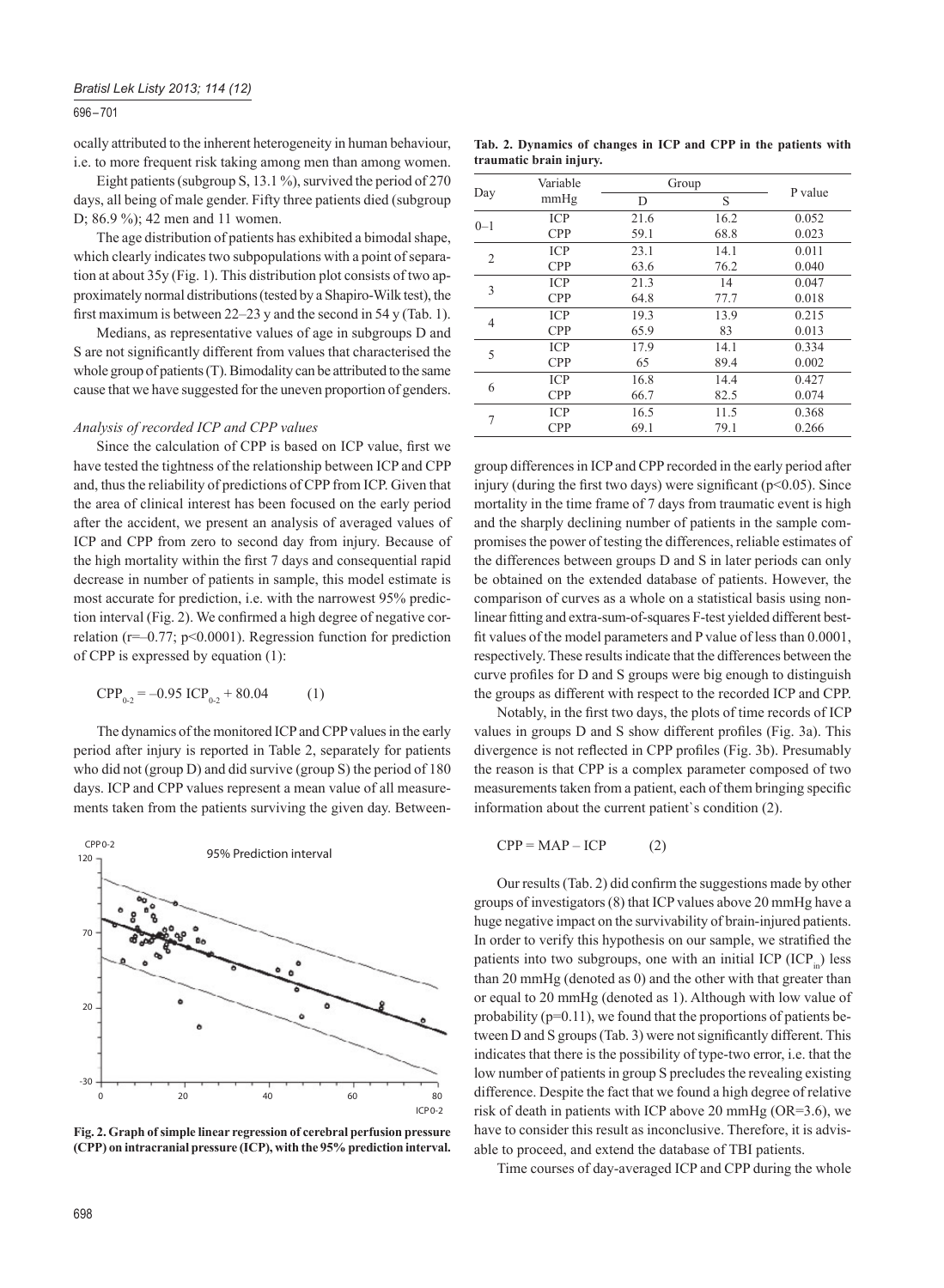

**Fig. 3a. The time course of intracranial pressure (ICP/mmHg) in the**  group of non-survived (D) and survived (S) patients (zero and the first **day are averaged for the imbalance of measurements in the number of records during the day of admission.**

monitoring period (maximum 7 days for a single patient) in subgroups  $ICP_{in}1$  and  $ICP_{in}0$  are presented in Table 4.

# *Analysis of the impact of ICP and CPP on the patient mortality*

With a logistic regression tool, we first verified whether the average ICP or CPP monitored over a period of 0–2 days from the accident would contribute significantly to the prediction of mortality. We found that CPP is a stronger predictor of the outcome (death within 180 days from the traumatic event) than ICP (p=0.0007 vs 0.32, respectively). The overall model of prediction was highly significant (p<0.0001), and odds ratio below unit (OR=0.86; 95% CI: 0.79–0.94) is confirming the expected negative relationship between CPP value and risk of death. Qualitatively, the same result was obtained for the model with mean CPP for the whole monitoring period (maximum 7 days for each patient). We also proved that neither age nor gender is a significant predictor ( $p=0.79$  and 0.99, respecively). Therefore, it does not make sense to include them into the predictive model.

**Tab. 3. Overall mortality after 270 days according initial ICP during**  days 0-1 (first 24 hours).

| ◡<br>          | $-$<br>$\tilde{}$<br>-- | $\sim$ |
|----------------|-------------------------|--------|
| г<br>÷.        | ◡                       |        |
| $\epsilon$<br> |                         |        |

|  |  |  | Tab. 4. Course of ICP and CPP during the first 7 ICU days. |
|--|--|--|------------------------------------------------------------|
|  |  |  |                                                            |

| mmHg<br>ICPin <sub>0</sub><br>ICP <sub>in</sub> 1<br><b>ICP</b><br>${}_{0.001}$<br>37.2<br>11.5<br>$0 - 1$<br><b>CPP</b><br>68.2<br>${}< 0.001$<br>39.3 |  |
|---------------------------------------------------------------------------------------------------------------------------------------------------------|--|
|                                                                                                                                                         |  |
|                                                                                                                                                         |  |
|                                                                                                                                                         |  |
| <b>ICP</b><br>${}_{0.001}$<br>43.3<br>13<br>2                                                                                                           |  |
| <b>CPP</b><br>73.5<br>${}< 0.001$<br>45.8                                                                                                               |  |
| <b>ICP</b><br>13.1<br>40.8<br>${}< 0.001$<br>3                                                                                                          |  |
| <b>CPP</b><br>73.1<br>0.006<br>48.5                                                                                                                     |  |
| <b>ICP</b><br>13.5<br>${}< 0.001$<br>34.4<br>4                                                                                                          |  |
| <b>CPP</b><br>49.6<br>74.7<br>0.002                                                                                                                     |  |
| <b>ICP</b><br>12.4<br>${}< 0.001$<br>33.5<br>5                                                                                                          |  |
| <b>CPP</b><br>47.8<br>74.9<br>0.005                                                                                                                     |  |
| <b>ICP</b><br>12.5<br>${}< 0.001$<br>30.5<br>6                                                                                                          |  |
| <b>CPP</b><br>50.2<br>0.018<br>74.2                                                                                                                     |  |
| <b>ICP</b><br>10.9<br>30.5<br>< 0.001<br>7                                                                                                              |  |
| <b>CPP</b><br>42.2<br>80.1<br>0.002                                                                                                                     |  |



**Fig. 3b. Dynamics of changes in cerebral perfusion pressure (CPP/ mmHg) in non-survived (D) and survived (S) patients (zero and the**  first day are averaged for the imbalance of measurements in the num**ber of records during the day of admission.**



Fig. 4. Estimated survival curves for patients in groups ICP<sub>in</sub>1 (identifier 1) and ICP<sub>in</sub>0 (identifier 0). Censorship is marked with vertical tics and death times with circles and squares for ICP<sub>in</sub>1 and ICP<sub>in</sub>0 **groups, respectively.**

# *Survival rates in the brain-injured patients stratified according to ICP values at admission*

Differences in survival rates between subgroups  $ICP_{in}1$  and ICP. 0 were analysed using Kaplan-Meier survival method. Kaplan-Meier`s estimate of median survival in the whole sample investigated in period 2007–2010 was 10 days (95% CI: 7.4–12.5). For the patients with ICP<sub>in</sub> above 20 mmHg (group 1), the median survival time was 4 days (95% CI: 1.2–6.8), and for those with ICP<sub>in</sub> below 20 mmHg (group 0) it was 12 days (95% CI: 9.6–14.4). This between-group difference in survival (Fig. 4) was highly significant (p<0.0001). Hazard ratio for  $ICP<sub>in</sub>1$  compared to  $ICP_{in}0$  amounted to 2.3 (95% CI: 1.14–4.60).

We can conclude that the initial ICP value below 20 mmHg was associated with a significantly longer survival in patients with brain injury.

# **Discussion**

Numerous investigations have shown that raised ICP and a fall in arterial pressure in TBI patients are associated with a poor prognosis (8, 9). Raised ICP contributes to inadequate CPP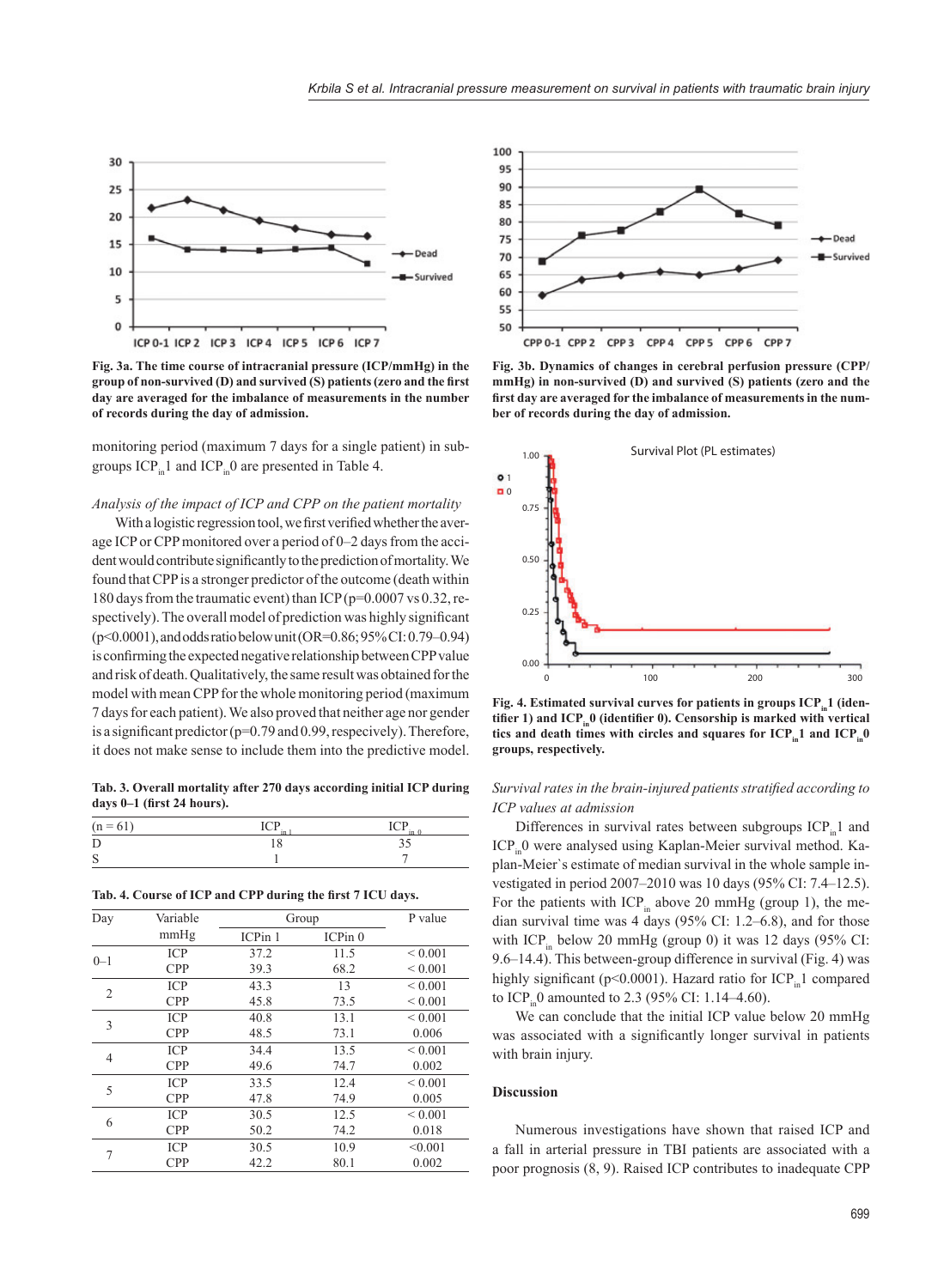# 696 – 701

(less than 70 mmHg), which has been shown to be a major factor in high mortality of patients, and in addition, the advances in the effective treatment of high ICP have been shown to lead to a decline in mortality rates (10). Thus, the assessment of CPP is vital and possible, either by measurement of both ICP and MAP, or by measuring MAP and making a reasonable estimate for ICP. Therefore it would be optimal to have a possibility of precise ICP measuring. The first reference to the clinical use of continuous monitoring of intracranial pressure has emerged in 1960´s (11). Obviously, the understanding of principles of ICP measurement is an important prerequisite for its effective and safe clinical use. At present, guidelines for the indications of ICP monitoring do exist, and they have become a recommended procedure, particularly in the management of patients with acute coma due to severe brain injury, or it is assumed that along with the introduction of ICP monitoring, mortality related to brain injuries has significantly decreased (5, 12). Nevertheless, ICP monitoring is still considered to be an invasive tool with the risk of developing additional serious complications (12) reported in our previous work (13).

Even though we have failed to prove a significant difference in 30-day survival between ICP-monitored and not monitored patients  $(13)$ , the findings have pointed to the notion that the patients with ICP values below 20 mmHg were at reduced risk of death, or vice versa, the levels above 20 mmHg significantly increased the risk of death within 30 days after brain traumatic event. Therefore, in the present study we have analysed clinical data and outcomes of 61 ICP-monitored patients in detail. The median survival of the investigated sample that was followed for up to 270 days, was 10 days. Among 61 patients, 24 patients died within the first 7 days, and 51 patients died in the period of 30 days from the injury. Between day 30 and day 180, only two patients died, and between day 180 and day 270, no death was observed. With the number of patients in the database being still relatively low, the counts of events (deaths) in single times do not allow for more reliable estimate of the survival rates for the specified times. We certainly recommend continuing the study, and gathering more data.

The main clinically relevant finding in our study was the significantly higher survival rate of patients with ICP below 20 mmHg with median survival of 12 days, in comparison with only 4 days for those with ICP equal or above 20 mmHg. A logistic regression analysis showed that average values of ICP and CPP recorded in the period of 0-2 days from the accident contributed to the prediction of mortality within 180 days after injury. We found that CPP is a stronger and statistically significant predictor of the outcome (death within the given period) than ICP. Obviously, the CPP value, which is defined as the difference between mean arterial pressure and intracranial pressure, conveys more specific and complex information about the patient`s current condition. To estimate a patient`s CPP reliably we need to know the patient`s ICP as precisely as possible. ICP monitoring provides the only sure way of confirming intracranial hypertension. If increased ICP is not present, the treatment potentially dangerous for that patient can be avoided. If the patient is in acute coma or sedated, the conventional neurological examination is useless. It is then that ICP monitoring provides a means of determining the patient`s CPP

whether therapy works, as well as allows the team caring for the patient to quickly and efficiently respond to elevations in ICP to various stimuli, or switch to an alternative therapy if the treatment is ineffective. Namely, continuous ICP monitoring allows taking control CT scan early enough, and deciding between neurosurgical or aggressive conservative treatment focused on effective reduction in ICP. There is a relation between ICP, CPP and MAP (2), namely if ICP is raised, a fall in blood pressure must be avoided or treated quickly to maintain MAP values at levels that would keep CCP above 70 mmHg. As we have shown in Figure 3a, ICP values above the critical value of 20 mmHg were associated with a poor cerebral outcome and consequently with death. Just as maintaining low ICP, it is important to prevent a fall in CPP below 70 mmHg, as we have found out that decreased CPP shortly after injury significantly distinguished the group of non-surviving patients from those surviving the period of 180 days (Fig. 3b). A novel finding in our work is the evidence that according to the current data statistical analysis (Fig. 4), the predictive value of CPP dynamics recorded in the first 24–48 hours after the accident was higher than that of ICP, although these values are interrelated (1). This supports the importance of CPP maintenance as stressed by other studies, although some authors suggest that CPP values under 60 mmHg may still be sufficient to ensure a good survivability in some patients with good CNS autoregulation as long as the required monitoring of cerebral oximetry and brain metabolism is provided (15). Because we did not use cerebral oximetry, we have preferred to set the secure threshold at 70 mmHg in order to prevent potential cerebral ischaemia resulting from lower levels of ICP. According to Guidelines for the Management of Severe TBI, the critical survival limits of CPP are between 50–60 mmHg (16). Balestri et al (17) have set the cut-off point at 60 mmHg and reported a significantly increased mortality when CPP values fell below that value. Accordingly, maintaining CPP above 60 mmHg significantly raised the survival rates of patients. Contrary to expectations, CPP values above 95 mmHg did not improve further the survival of patients with craniocerebral trauma in their study. White and Venkatesh also expressed an opinion that maintaining CPP between 50 and70 mmHg is acceptable providing that cerebral oximetry monitoring is also performed, however, they stress that keeping CPP in the accepted range is just one aspect of complex trauma care at ICU (18). Mortality of patients with severe brain injury and GCS less than 8 points still remains high. The reported data in prospective and retrospective studies range from 50 % to 100 %. Chamoun et al have found 49.2 % mortality among 189 patients with GCS of 3 (19). Fearnside et al report a 65 % mortality in patients with craniocerebral trauma scored GCS 3 (20). Further, in their 2006 retrospective study, Tien et al published an overall mortality of 76.8 %, however, all patients with severe brain injury and haemorrhage died (21). Similarly, high mortality rates of 89 % and 64 % were found in a study involving 111 patients with CNS haemorrhage and epidural haematoma carried out by Kotwica et al (22), and in that involving 117 patients and

and index of cerebral function (14). Thus we support the view that if hypertension is suspected, present, or persistent, a continuous measurement of ICP provides an early opportunity of assessing